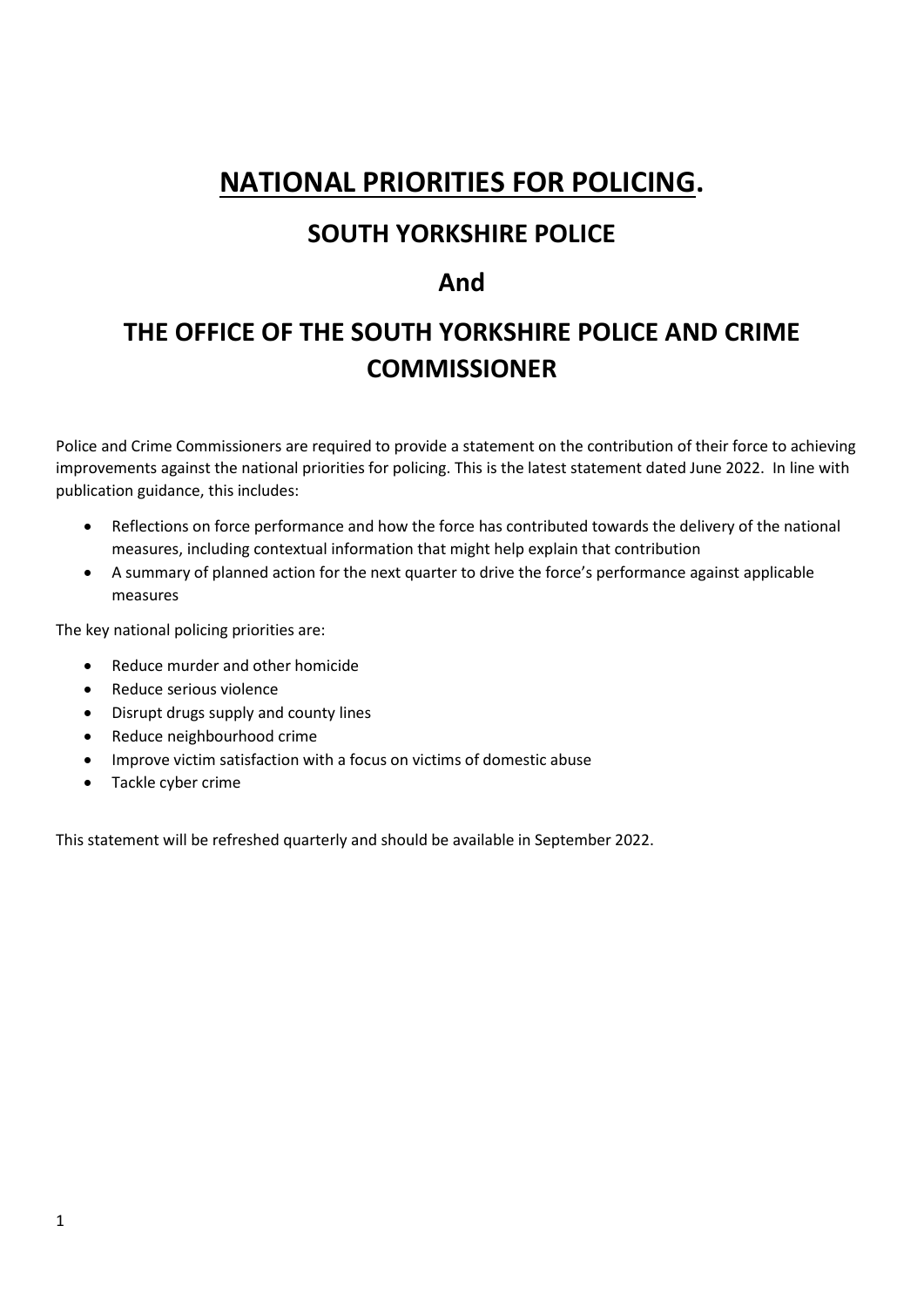#### **Measure: Reduce Murder and other homicide**

#### **Home Office crime codes and description:**

|                   | יוסוווכ סוווככ כוווווכ כטטכא מווט טכאכוואנוטוו |                                                                                                                                                                                                                |
|-------------------|------------------------------------------------|----------------------------------------------------------------------------------------------------------------------------------------------------------------------------------------------------------------|
| 0010              | <b>Murder</b>                                  |                                                                                                                                                                                                                |
| 0041              | <b>Manslaughter</b>                            |                                                                                                                                                                                                                |
| 0042<br>00410     | <b>Infanticide</b>                             |                                                                                                                                                                                                                |
|                   | <b>Corporate Manslaughter</b>                  |                                                                                                                                                                                                                |
|                   |                                                | The monthly volume of homicides from April 2018 to March 2022 is shown below, with a peak of 5                                                                                                                 |
| Recorded<br>crime |                                                | homicides recorded in May 2018 (highlighted in red).                                                                                                                                                           |
| levels            | di daand isaa lamiin u amda                    |                                                                                                                                                                                                                |
|                   |                                                | The volume of Homicides in South Yorkshire has increased since 2019/20, albeit a reduction on volumes                                                                                                          |
|                   |                                                | in 2018/19. In 2021/22, 19 homicides were recorded in South Yorkshire, with a rate of 13.5 homicides                                                                                                           |
|                   |                                                | per 1000 population, above that of the national average.                                                                                                                                                       |
|                   |                                                | Whilst this is the total number of homicides initially recorded, there will be an expected number which                                                                                                        |
|                   |                                                | following post-mortem, associated tests and other enquiries, will not meet the categorisation for                                                                                                              |
|                   |                                                | homicide. This is overseen by the Senior Investigating Officer for the case. As this can take time to                                                                                                          |
|                   |                                                | conclude, caution is advised in any review of homicide volumes from recent months.                                                                                                                             |
|                   |                                                | The majority of the homicides within South Yorkshire have a flag applied linking them to drugs. The                                                                                                            |
|                   |                                                | proportion of domestic homicides remains comparatively low.                                                                                                                                                    |
| Force             |                                                | The force's Major Crime Unit deals with all homicide offences. Resourcing is prioritised for homicides.                                                                                                        |
| response          |                                                | Investigations can be lengthy and involve the support of many officers and staff across the force.                                                                                                             |
| to                |                                                | Homicide offences are often linked to either Organised Crime Groups (OCGs) activity or domestic-                                                                                                               |
| homicides         |                                                | related offending; these areas constitute the focus of our homicide prevention activity.                                                                                                                       |
|                   |                                                | OCG links - Information on the work being undertaken to address armed criminality and OCG delivery                                                                                                             |
|                   |                                                | (which links to the homicide volumes) is reported under Reduce Serious Violence.                                                                                                                               |
|                   |                                                | Domestic homicides - The force Serious Case Review team identify cases fitting the criteria for a                                                                                                              |
|                   |                                                | Domestic Homicide Review, bringing them to the attention of the Local Authority. A report covering<br>police activity is circulated, ensuring learning is disseminated to staff, supporting future prevention. |
|                   |                                                | With a positive action approach to Domestic Abuse (DA), the force arrest rate remains high nationally.                                                                                                         |
|                   |                                                | Training (DA Matters) was provided to over 1600 front line officers/staff in 2020/21 - it included a focus                                                                                                     |
|                   |                                                | on the importance of risk assessment, and identification of additional vulnerability, supporting                                                                                                               |
|                   |                                                | intervention. The force Domestic Abuse Risk Assessment team review all DA incidents, providing a                                                                                                               |
|                   |                                                | specialist secondary risk assessment, researching to identify any high-risk behaviours such as coercive                                                                                                        |
|                   |                                                | control, stalking/harassment or recent separation, which are sometimes seen as precursors to DA                                                                                                                |
|                   | homicides.                                     |                                                                                                                                                                                                                |
|                   |                                                | High-risk domestic incidents are referred to a Multi-Agency Risk Assessment Conference (MARAC)                                                                                                                 |
|                   |                                                | which delivers information-sharing, safety planning for victims and their children, and manages                                                                                                                |
|                   |                                                | behaviour of perpetrators. The force-wide Multi Agency Tasking and Coordination (MATAC) meeting                                                                                                                |
|                   |                                                | focusses on repeat perpetrator behaviour through engagement or enforcement.                                                                                                                                    |
|                   |                                                | Prevention solutions are available to protect DA victims including Tecsos phones, SmartWater forensic                                                                                                          |
|                   |                                                | marking, and Buddi Tags, which can be monitored via GPS. Civil Orders such as Domestic Violence                                                                                                                |
|                   |                                                | Protection Orders (DVPO) and Stalking Protection Orders are used to good effect to protect victims,                                                                                                            |
|                   |                                                | supported by a dedicated DVPO team. District-based DA teams provide consistency of quality                                                                                                                     |
|                   | investigations for all high-risk DA crimes.    |                                                                                                                                                                                                                |
|                   |                                                |                                                                                                                                                                                                                |

#### **Ongoing focus – June 2022:**

Supt Dave Cowley (Homicide Prevention, Domestic Abuse and Serious Violent Crime)

The force awaits the new national homicide prevention strategy. The force strategy has been provided to the College of Policing alongside a summary of the work of the force's teams dealing with serious violent crime – the Armed Crime Team, Op Fortify district teams. GRIP team, Violence Reduction Unit (VRU) and the work of the Serious Violent Crime Board.

The force continues to work with statutory and third sector agencies to support the multi-agency process to manage high risk DA couples and prevent violence escalating. The force is also working with the Home Office on the national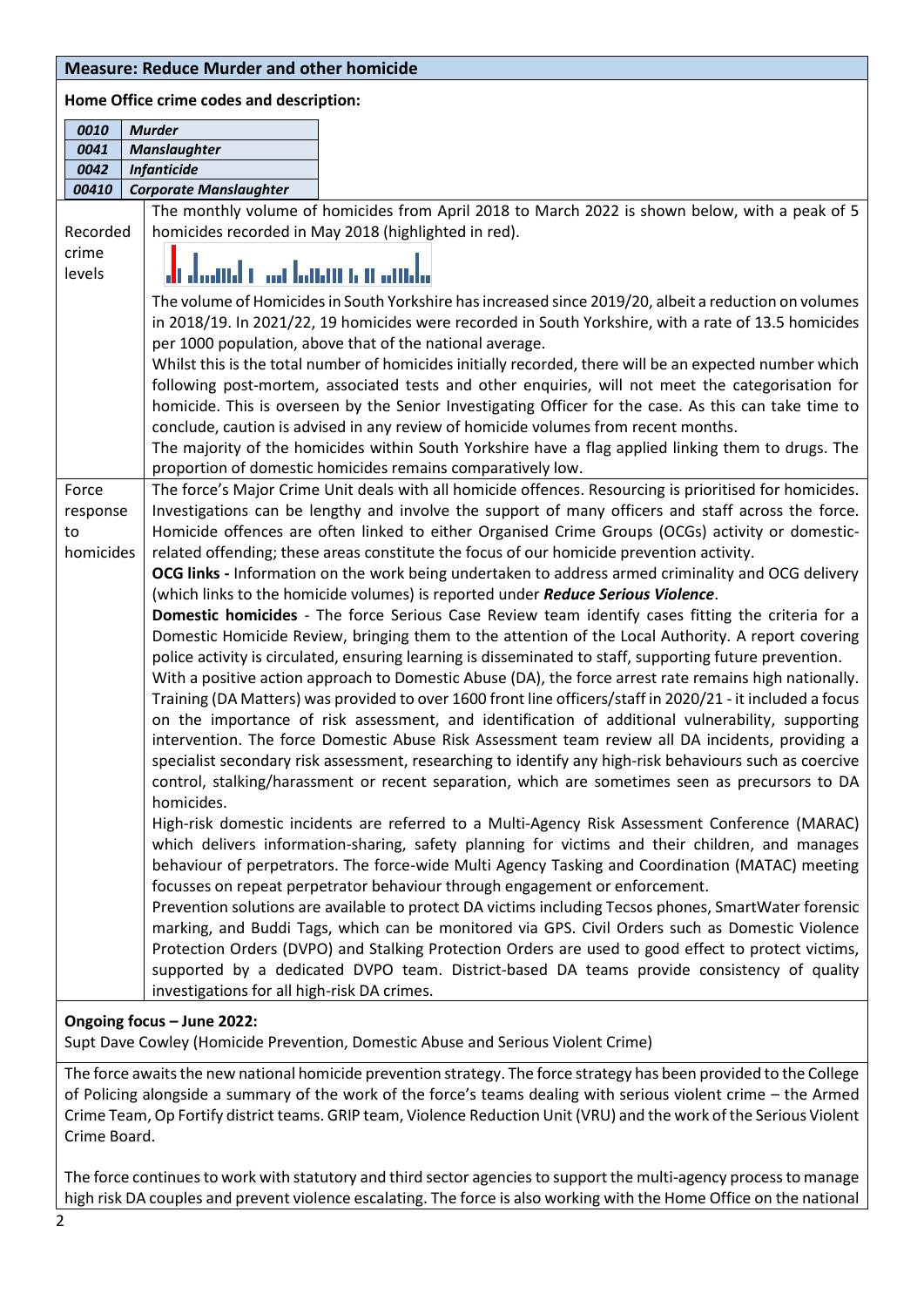Domestic Homicide review database in order to identify patterns and learn lessons from Domestic Homicide Reviews nationally.

The force continues to work towards analysing its homicide and serious violent crime data in order to target resources effectively via Operation Fortify and through domestic abuse services. The VRU have recently produced a problem profile for violent crime in the county, and D/Supt Ian Scott and D/Supt Dave Cowley will be attending a Homicide Prevention Workshop at New Scotland Yard in June. This will be followed by a force Homicide and Serious Violent Crime prevention workshop, to be attended by key members of districts and departments.

The MATAC programme (based on a Northumbria model), is developing under new management, and work is being piloted with Doncaster to better share partnership information to target high-harm serious and serial DA perpetrators and manage the offending behaviour, and support their victims.

The Cranstoun Inspire to change DA perpetrator programme is receiving high numbers of referrals and has a 60% retention rate which is excellent for a voluntary programme. The service will continue to develop and will link in with the new DAPO process.

The force has submitted an application to the Home Office to pilot the new Domestic Abuse Protection Orders. These civil orders can be longer in duration than the current Domestic Violence Protection Orders (DVPOs) and can impose positive obligations on perpetrators such as attending a DA perpetrator programme, attending substance misuse programmes and submitting to GPS monitoring as well as the usual prohibitions. The force hopes to be accepted onto the pilot, given the strong record in use of DVPOs.

Hot spot areas of OCG activity continue to be targeted and there are regular operations in the night time economy areas to prevent violence.

#### **Measure: Reduce Serious Violence**

# • **NHS hospital admissions data for under 25 year olds for assault with a sharp object; and**

• **Police recorded crime data on offences involving the discharge of a lethal barrelled firearm**

| Recorded    | Reductions have been seen in the last 2 years for Under 25 year old admissions to hospitals for assault    |
|-------------|------------------------------------------------------------------------------------------------------------|
| levels      | with sharp object, aligned with a national reduction, although some increases are being seen in recent     |
|             | months. Data is available for forces to review local datasets internally.                                  |
|             | Firearm discharges have reduced force-wide since Jan 2020. Jan - Dec 2021 recorded 27 per cent             |
|             | reduction in firearms offences compared to the same period in 2020.                                        |
|             | Internally, Knife Crime and Most Serious Violence (MSV) datasets are also reviewed to support              |
|             | understanding and focus activity. The force is working with the National Data Quality Improvement          |
|             | Service to support the data capture against the HO definition of knife crime.                              |
| Force       | The force created the Armed Crime Team (ACT) in 2020/21, successfully working to reduce the                |
| response    | volumes of firearms discharges since inception. Clear interdependencies exist with the following:          |
| to reducing | GRIP funding (intelligence-led local visible policing, focused by hot spot analysis)<br>$\bullet$          |
| serious     | Problem-Solving Hub (problem-solving partnership plans, with funding to support activity)<br>$\bullet$     |
| violence    | Violence Reduction Unit (using a public health approach to violence reduction and prevention)<br>$\bullet$ |
|             | The Serious Violent Crime Tasking Team undertake a range of targeted activities to disrupt violent         |
|             | criminality and reduce knife-crime offending. Local policing teams and specialist teams such as            |
|             | licensing also operate in response to violent offences, and proactively work to reduce night-time          |
|             | economy offending. Profiles have been delivered to understand the impact of Covid on demand and            |
|             | resourcing needs. The GRIP team work alongside neighbourhood policing teams to ensure problem-             |
|             | solving plans are targeted and effective.                                                                  |
|             | The National Problem Solving and Crime Prevention Programme is based in South Yorkshire Police,            |
|             | with a focus of events around tackling serious violence, supporting a national repository, in which the    |
|             | force engages fully to learn from this beneficial insight.                                                 |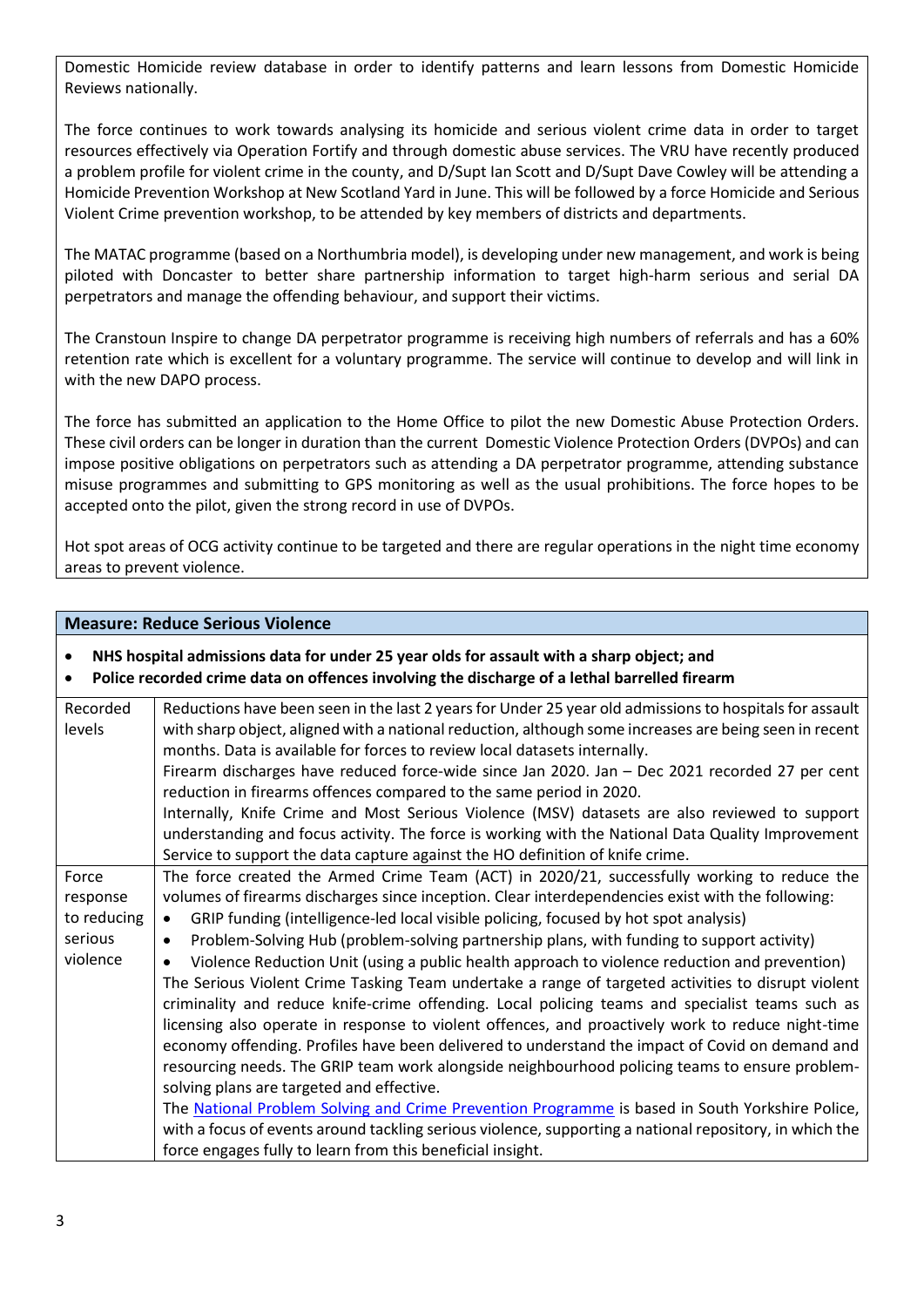| OCG threats are locally managed and centrally coordinated under the banner of Fortify. OCG            |
|-------------------------------------------------------------------------------------------------------|
| disruption activity relies on a strong understanding of threats, and the force has undertaken mapping |
| to establish the level of firearms capabilities across the OCGs residing in South Yorkshire.          |

#### Ongoin**g focus - June 22:**

D/Supt Paul Murphy (Armed Criminality), D/Supt Dave Cowley (Serious Violent Crime)

The force GRIP team has recently submitted their application to the Home Office for funding to continue the Grip patrols in hot spots for violent crime. The force is able to demonstrate a real commitment to this work with excellent coverage of the 18 hot spot areas, and can demonstrate this activity through GPS monitoring. The force is working with the Cambridge Centre for Evidence Based Policing to evaluate the activity and intend to conduct a randomised control trial to gain an evidential understanding of the effectiveness of the tactic.

The Policing Minister Kit Malthouse MP is holding a national roundtable event to understand how Violence Reductions Units(VRUs) across the country intend to deal with the predicted surge in violent crime linked to warmer weather, increased alcohol consumption and festivals / events over the summer. Ch Supt Colin McFarlane, Graham Jones (VRU), and D/Supt Cowley will be attending the event to explain the force's planned activity.

The VRU are continuing to fund the Hospital Navigators and Custody navigator projects together with Trauma Informed training and targeted programmes designed to intervene early with individuals who may be drawn towards violent crime.

The MATAC programme, based on the Northumbria model, is continuing to develop with new management, and work is being piloted with Doncaster to better share partnership information to target high harm serious and serial DA perpetrators and manage the offender and support their victims using an offender management based approach.

The force has now submitted an application to the Home Office to pilot the new Domestic Abuse Protection Orders (DAPOs). These civil orders can be longer in duration than the current Domestic Violence Protection Order (DVPO) and can impose positive obligations on perpetrators such as attending a DA perpetrator programme, attending substance misuse programmes and submitting to GPS monitoring as well as the usual prohibitions. The force hopes to be accepted onto the pilot with a strong record in support of the DVPO processes. The Cranstoun Inspire to change DA perpetrator programme is receiving high numbers of referrals and has a 60% retention rate which is excellent for a voluntary programme. The service will continue to develop and will link in with the new DAPO process.

Hot spot areas of OCG activity continue to be targeted and there are regular operations in the night time economy areas to prevent violence.

The reporting of firearms discharge offences has seen an increase in early 2022 which has resulted in the force developing a joint force and regional operation. This group reports into the Ch Supt Head of Crime; it encompasses the local neighbourhood / partnership approach, and transcends all force assets, incorporating regional support. This has led to an increase in the recovery of firearms and continued targeted disruption of the organised crime groups.

The force has also recently held a recruitment campaign in relation to the expansion of the Armed Crime Team, further supporting and building upon the success of the core team and expanding its force-wide capability. The force has recently launched its internal firearms surrender campaign with a large media campaign across the county supporting the national week of action encouraging individuals to hand in firearms.

Operation Sceptre (a national intensification week of action to raise awareness of and tackle knife crime) commenced w/c 16th May 2022. Whilst the force is still awaiting final outputs, the press coverage, youth engagements events and targeted enforcement activity were felt to be a success.

Work to reduce Violence Against Women and Girls is supporting the need for safer spaces and is being incorporated into the night-time economy and event planning. Neighbourhood Policing Teams have access to the Streetsafe App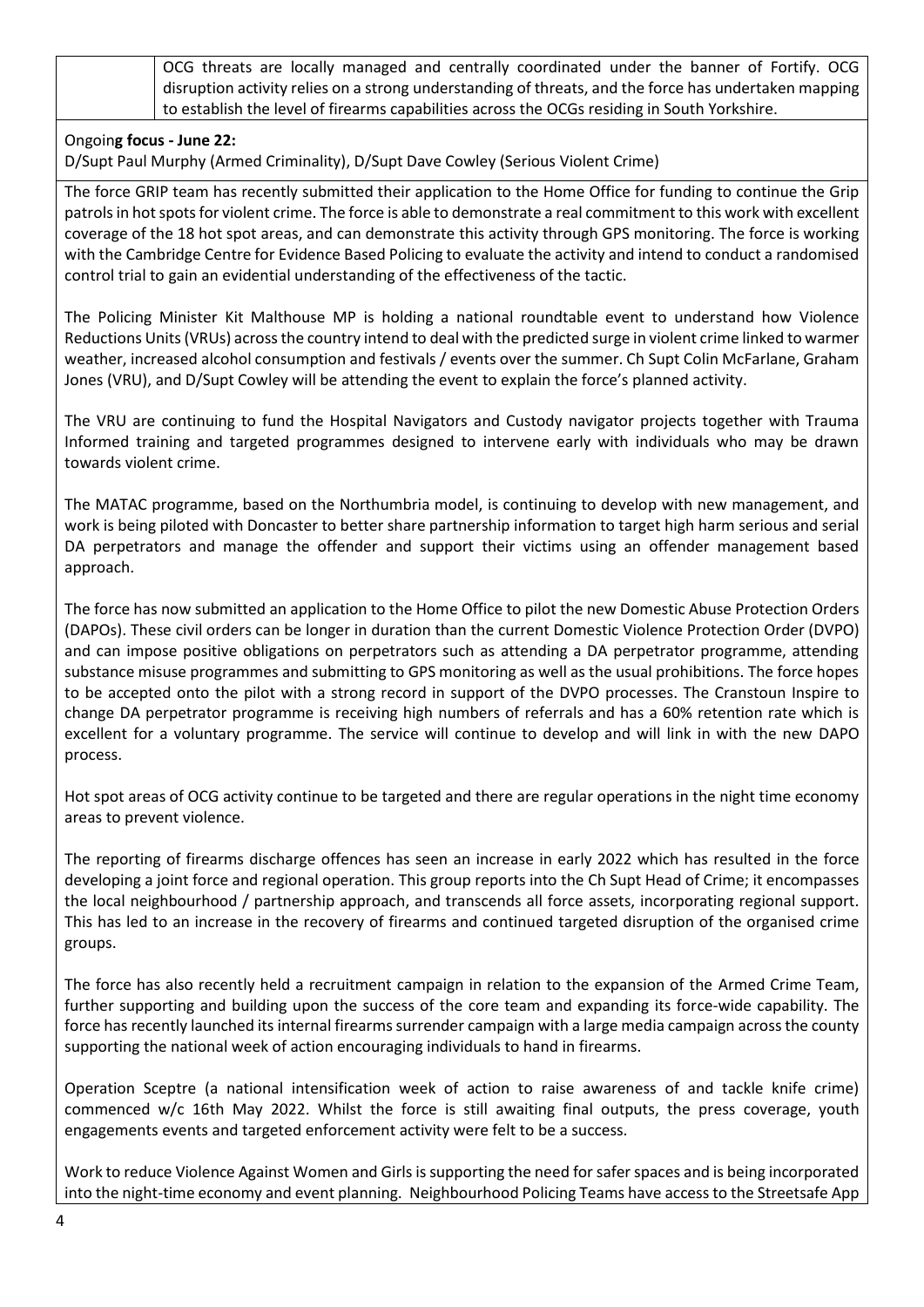dashboard which highlights the areas people feel most unsafe. These are being incorporated into the analytical problem profile products being produced over the course of the year. Use of the Streetsafe App is to be further publicised by the Force and Neighbourhood teams as the uptake in the South Yorkshire area is currently low.

# **Measure: Disrupt drugs supply and county lines**

#### • **Homicide in England and Wales (ONS) data on drug related homicides.**

• **Substance misuse treatment for adults (PHE) data on new presentations to treatment by referral type.**

| Recorded<br>crime levels                                            | ONS dataset shows the proportion of homicide victims and suspects that were under the influence<br>of alcohol or drugs at the time of the homicide. The force submits all homicide reports to the Home<br>Office, and the reports include notification of those identified to be drug related. This is captured<br>by the officer in the case with the information known at the point of submission. The majority of<br>the homicides within South Yorkshire have a flag applied linking them to drugs - drug related<br>homicides accounting for 59% of the homicides in the county in 2021, a higher proportion than seen<br>nationally.<br>Substance misuse treatment for adults is not held by police forces.                                                                                                                                                                                                                                                                                                                                                                                                                                                                                                                                                                                                                                                                                                                                                                                                                                                                                                                                                                                                                                                                                                                                                                                                                                                                                                                                                                                                                                                                                                                                                                                                                                                                                                                                                                                                                                                                                                                                                                                                                                                                                               |
|---------------------------------------------------------------------|-----------------------------------------------------------------------------------------------------------------------------------------------------------------------------------------------------------------------------------------------------------------------------------------------------------------------------------------------------------------------------------------------------------------------------------------------------------------------------------------------------------------------------------------------------------------------------------------------------------------------------------------------------------------------------------------------------------------------------------------------------------------------------------------------------------------------------------------------------------------------------------------------------------------------------------------------------------------------------------------------------------------------------------------------------------------------------------------------------------------------------------------------------------------------------------------------------------------------------------------------------------------------------------------------------------------------------------------------------------------------------------------------------------------------------------------------------------------------------------------------------------------------------------------------------------------------------------------------------------------------------------------------------------------------------------------------------------------------------------------------------------------------------------------------------------------------------------------------------------------------------------------------------------------------------------------------------------------------------------------------------------------------------------------------------------------------------------------------------------------------------------------------------------------------------------------------------------------------------------------------------------------------------------------------------------------------------------------------------------------------------------------------------------------------------------------------------------------------------------------------------------------------------------------------------------------------------------------------------------------------------------------------------------------------------------------------------------------------------------------------------------------------------------------------------------------|
| Force<br>response to<br>disrupt drugs<br>supply and<br>county lines | The force focus continues in the disruption of drugs supply and county lines. The force worked to<br>significantly increase drug expert witness capability, providing greater support to drug-related<br>prosecutions, and assisting the process through the criminal justice system. Operational activity<br>links to the work of the Armed Crime Team and district Fortify Teams with a high proportion of<br>mapped OCGs primarily linked to drugs. Disruptions of the OCG networks linked to drugs supply and<br>county lines are monitored (Reduce Serious Violence section).<br>The Force employs a SOC Co-ordinator who attends the monthly regional SOC Co-ordinator's forum<br>- this is chaired by a Home Office representative and regional county lines leads, facilitating wide<br>sharing of intelligence, emerging threats, and notable practice.<br>A key challenge in tackling the criminality associated with County Lines activity (often linked to<br>drugs), is understanding the nature and scale of activity. As a result, the force works with partners<br>to raise awareness across the communities; proactively engage with young people who may be<br>vulnerable for targeting by offenders; supporting those who have been victims of exploitation; and<br>investigating and charging offenders with their criminal acts.<br>A quarterly countywide Child Exploitation Group (incorporating County Lines activity) continues to<br>evolve to improve partnership working and information sharing, along with highlighting best<br>practice and addressing any operational issues. The National Police Chief's Council Vulnerability<br>Tracker is fully embedded across the force and utilised within MACE (Multi-Agency Child<br>Exploitation) meetings. This support the identification of victims for both CSE and CCE, providing a<br>risk score and profile. District PVP teams locally conduct regular MACE meetings, and all Districts<br>have either have a dedicated child exploitation team based within a multi-agency setting or<br>dedicated local lead who works closely with partnership counterparts.<br>In addition to submitting safeguarding referrals, partners also play a key role in prevention work,<br>for example through drug awareness education or through deferring children from youth violence.<br>The work of the Violence Reduction Unit supports the delivery of some commissioned interventions,<br>and the force works with to refer individuals for substance misuse programmes, under schemes<br>such as the Custody Navigator programme, and Liaison and Diversion.<br>Additionally, the force and OPCC are working with Local Authority substance misuse commissioners<br>to develop a conditional caution referral pathway for offenders. |

#### **Ongoing focus - June 2022:**

Supt Becs Horsfall (SOC), D/Supt Emma Wheatcroft (CCE and County Lines), DCI Mark Oughton (Drugs Markets)

The force's SOC Co-ordinator and SOC thematic lead have collaborated with Senior Lecturers in Criminology at the University of Sheffield to produce an application to the N8 Policing Research Partnership for funding to support a project around conceptualising and evaluating the impact of policing drugs markets. If successful, this will ultimately result in research supporting deliverable harm reduction policing frameworks.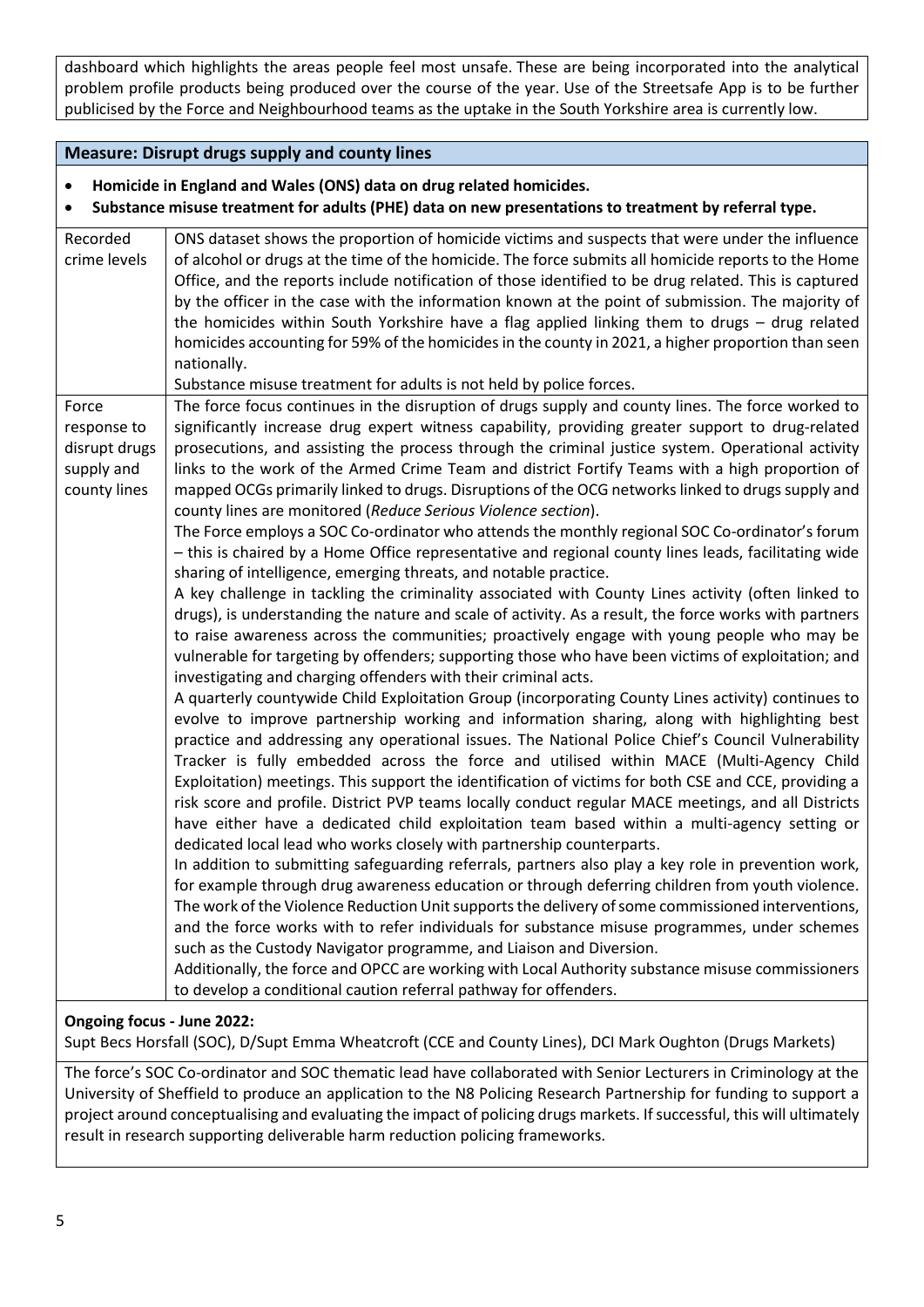SYP SOC Co-Ordinator continues to provide sustainable support across the Force at the varying Fortify management groups ensuring a continued partnership approach to dealing with serious violent crime and organised drug criminality.

The force is working with the National County Lines Coordination Centre (NCLCC) in the next 3 months to increase the training capacity for County lines investigations. The NCLCC are attending South Yorkshire to complete 'train the trainer' which will enable South Yorkshire to continue to deliver the training throughout the force to specialist investigators. This is a Hydra-based course which provides live scenarios for investigators, to embed the skills identified for the investigations.

MACE tracker tools from each District are now received by force analysts, who provide a quarterly analysis document for police and partners. This contains the anonymised data to identify hotspots, locations, offenders and victims. The document is currently presented at the South Yorkshire Child Exploitation partnership forum, and is now circulated to the district child exploitation tasking group meetings. This enables partners, including Children's Services and to discuss targeted interventions and response to the data.

A problem profile has been commissioned to focus on the drugs markets in South Yorkshire. Drugs Market was scored as the highest risk theme in the Strategic Impact Assessment 2021-22. A profile was considered necessary to re-assess the threat, risk, and harm of Drugs Markets to South Yorkshire. This has been a large piece of analytical work for the force, and will lead to a revision of the current drugs markets strategy for SYP. It is due to be published in June 2022, from which point the recommendations can be considered by the force lead.

£200k has been secured from the Home Office to support delivery of drugs testing on arrest within the force's custody suites. This follows a successful pilot in March 2022, where drugs testing capacity was increased for both trigger and non-trigger offences. The pilot concentrated on Domestic Abuse detainees for whom, where appropriate, a drugs test was taken and appropriate referrals made.

Ongoing work is also taking place within Sheffield district to ensure detainees for drugs supply offences are processed whilst in custody, ensuring phones can be downloaded and drugs tested, to assist in a prompt charging decision.

The force lead is also continuing work to utilise private companies to assist in the disassembling of cannabis cultivation establishments.

# **Measure: Reduce neighbourhood crime**

• **Combined measure of Crime Survey for England and Wales (CSEW) data on domestic burglary, robbery, theft of a vehicle, theft from a vehicle, attempts of and from vehicles and theft from the person offences.**

| Recorded crime | Currently there is no reportable measure within CSEW. Pre-pandemic, neighbourhood crime         |
|----------------|-------------------------------------------------------------------------------------------------|
| levels         | reported within the CSEW was falling. The survey to March 2020 reported that the percentage     |
|                | of adults in South Yorkshire who have been a victim of at least one personal crime or have been |
|                | resident in a household that was a victim of at least one household crime are 4% and 11%        |
|                | respectively - this was aligned with the national picture.                                      |
|                | In the 12 months to June 2019 (baseline) there were 26,496 Neighbourhood Crimes recorded in     |
|                | South Yorkshire. Since June 2019, reductions in recorded crime volumes have been seen in        |
|                | Residential Burglary, Robbery, Theft from Vehicle, Theft from Person, and stable rates of Theft |
|                | of Vehicle offences.                                                                            |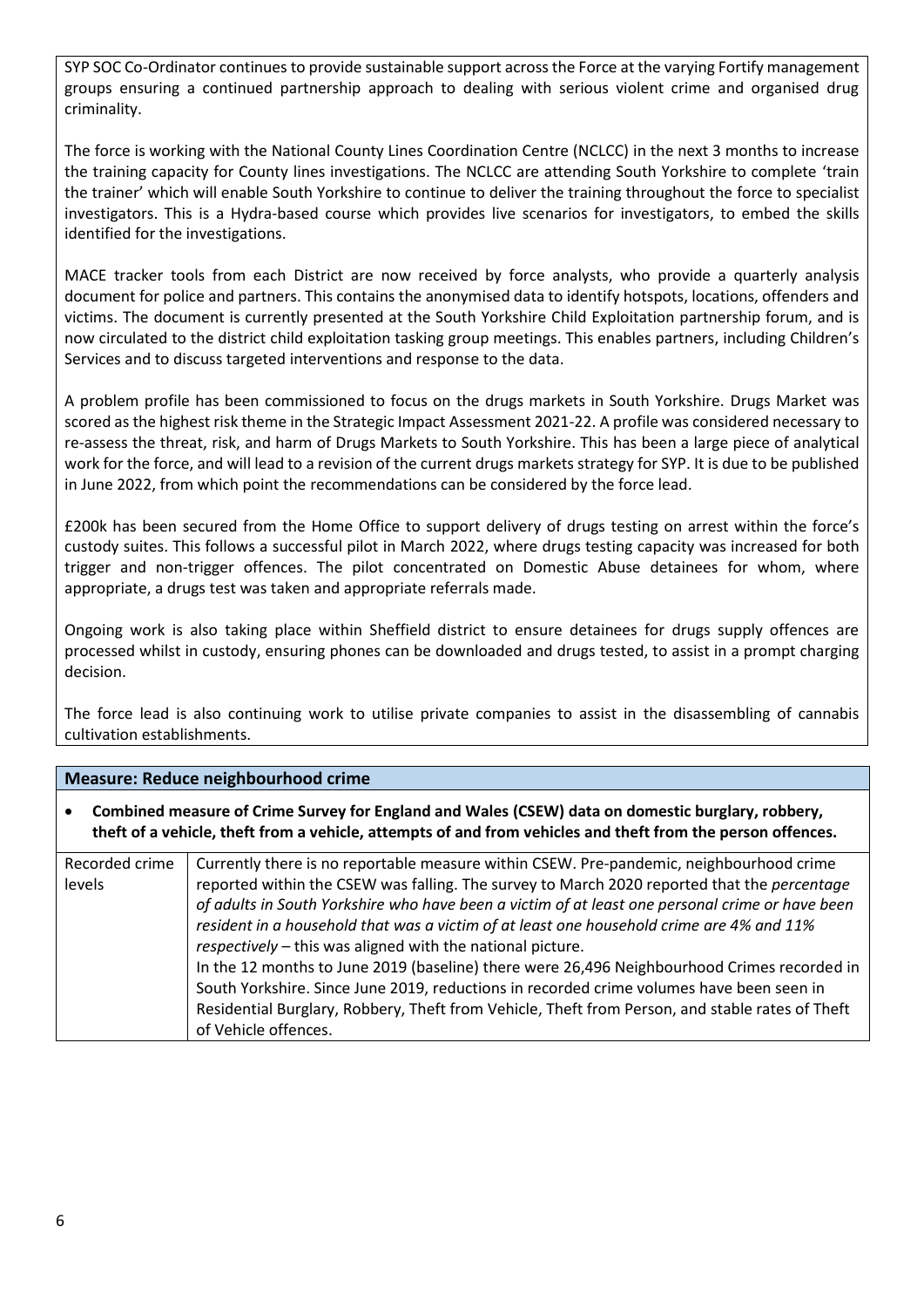

# **Ongoing focus June 2022:**

DCI Jim Bateman (Serious Acquisitive Crime), Insp Louise Kent (Neighbourhood Policing)

The force lead for SAC is to trial the merging of the burglary and robbery teams in Sheffield to a three-team system supporting a wider coverage of hours from 7am to 11pm Monday to Friday. This supports the proactivity of investigators aligned to the new '4P' plan for SAC offending. The plan aligns to the NPCC strategic plan for Serious and Organised Acquisitive Crime. The team has also been designed to improve investigator wellbeing by ensuring that there is an opportunity to provide a seamless handover opportunity to ensure investigations maintain quality, whilst allowing staff to cease their duties within a reasonable period of time, along with reducing overtime costs.

The team is envisaged as a training ground for new investigators, and those seeking to understand the benefits of a career within investigation. The team will be made up of detective constables, police constables and investigating officers, demonstrate a diverse workforce driving investigations within this portfolio. The team will also link heavily with the intelligence teams, neighbourhood policing teams and response teams, to raise investigation standards and improve the current outcomes for offences across the district. The findings from the trial will be used as an evidence based which can be considered across the county in the coming months.

This will work alongside the Safer Sheffield Partnership to support the partnership response in tackling some local criminality hotspots, allowing a quick response to threat, harm and risk, and ensuring that the partnership can drive effective activity to support current problem solving plans to take a district wide approach to preventing and detecting crime.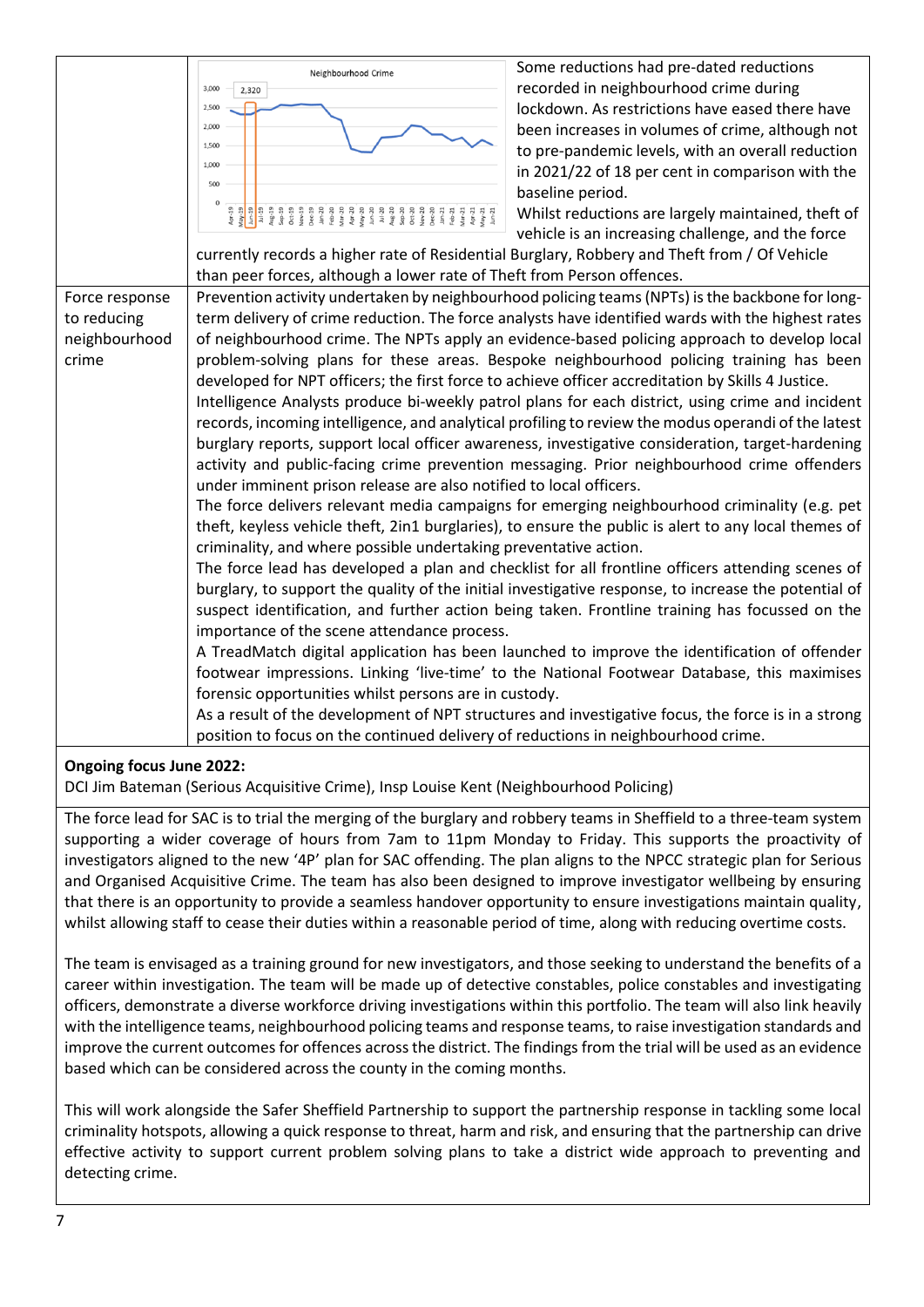The neighbourhood training course initial phase roll out has now been completed with over 400 officers having been trained – including officers from other departments who all contribute to problem solving and crime demand reduction. A further package was created in Sheffield and delivered to partners within Sheffield City Council, this has been shared with other districts for onward use and is aimed at strengthening the force's partnership understanding of the roles all can play in demand reduction.

In Sheffield, an uplift of 1 sergeant and 5 constables has been agreed for the Central Neighbourhood Policing Team to increase their ability to effectively deal with the demands of the busy city centre. Volunteers in Doncaster and Barnsley are undertaking useful work in support of local awareness, including letter drops, speed operations and pop up police stations where crime prevention advice is offered.

The 4P plan previously mentioned is to be used by the force lead to develop a force plan for neighbourhood crime, linking in with neighbourhood policing leads to ensure that all existing plans are intrinsically linked. The Serious Acquisitive Crime governance meeting brings together leads from each district, and supports an understanding of the local response to crime trends, as well as an understanding of national / external concerns. Stakeholders within this meeting are held to account for activities being conducted under the 4P plan, and bring useful insights into differing and new approaches to improve outcomes.

The force is reinvigorating the response to vehicle crime in response to increases in recent months. Working with the forensic leads, a review of the evidential processes is underway which is hoped will support the investigation process in identifying a greater number of offenders.

A benchmarking exercise was conducted of our Safer Neighbourhood Services with information from external forces indicating differences across their offering. This is mirrored in SYP and is largely down to the relationships in each district with Local Authorities. A collaboration review took place last year and action plans are in place for each of the SNS teams who use these to continue to drive forward improvements. A lot of the SNS work focusses on prevention and early intervention around vulnerability, with a number of cases being managed with a problem solving approach. This in turn leads to a reduction of demand allowing officers to focus on crime reduction. In Barnsley for example, the joint ASB plan is being finalised to look at early intervention and prevention in the form of diversionary activities for young people on the periphery of crime.

The purchase of GPS trackers has now been approved for each district – they will be used by officers during their patrols of burglary hotspots, with an engagement piece sitting behind this to inform and show communities the activities of the police in keeping their community safe, and support preventative action.

The force lead for serious acquisitive crime is recently new in post, and has established contact with the NPCC lead for serious and organised acquisitive crime, the national lead for vehicle crime, and national lead for burglary. In developing an understanding of some of the wider work that is being conducted, he is working to develop a strong evidence base to establish projects locally. This includes considering previous test projects in the use of 'Ring' doorbells within communities and also the use of virtual reality within the detection of crime. This relationship building will continue in the coming months, as the force takes a proactive approach to utilising new and innovative ideas in response to crime.

# **Measure: Improve satisfaction among victims, with a particular focus on victims of DA**

# • **Satisfaction with the police among victims of domestic abuse (CSEW)**

• **Victim satisfaction with the police (CSEW)**

| Recorded       | There is no local comparison available against a national measure, but the force has locally   |
|----------------|------------------------------------------------------------------------------------------------|
| satisfaction   | invested to undertake victim feedback surveys to support an understanding of service delivery. |
| levels         | In the 12 months to March 2022, victim satisfaction with overall service in South Yorkshire is |
|                | 74% for victims of a combined crime measure (domestic burglary, vehicle crime, vulnerable,     |
|                | and hate victims), and 82% for local victims of Domestic Abuse.                                |
| Force response | South Yorkshire Police works alongside OPCC to deliver a victim feedback survey with a focus   |
| to improving   | on understanding the elements where service can be improved. Whilst the force usually          |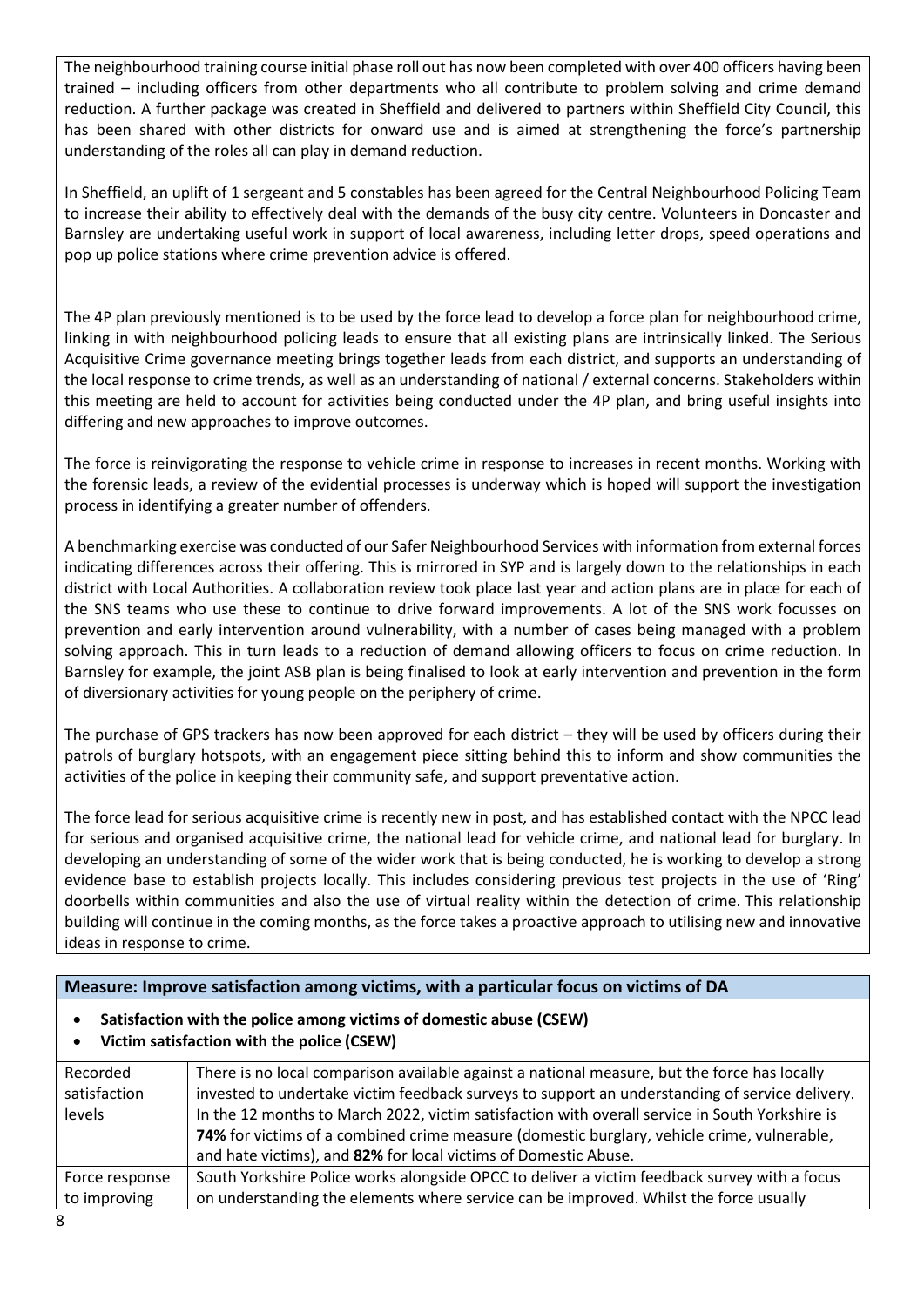| victim       | receives positive feedback for the initial response to incidents, and treatment of victims by     |
|--------------|---------------------------------------------------------------------------------------------------|
| satisfaction | officers, the main areas for improvement are in the updating of victims by officer and keeping    |
|              | victims informed of their investigation progress.                                                 |
|              | Compliance against the Victims Code of Practice (VCOP), including an assessment of the force's    |
|              | delivery of enhanced service where appropriate, and delivery of the communications plan is        |
|              | coordinated through the Complete Victim Care (CVC) Strategic Group.                               |
|              | The group includes senior representatives from all partner agencies that can impact on a          |
|              | victim's journey through the criminal justice process. This includes a member from each district  |
|              | command team, a representative from the force's call handling centre, Office of Police and        |
|              | Crime Commissioner (OPCC), Victim Support (provider of SY victim support services), Criminal      |
|              | Justice, and Remedi (Restorative Justice provider). The Chair reports directly into the Assistant |
|              | Chief Constable with portfolio responsibility for Cohesion and Legitimacy. This structure         |
|              | ensures clear focus and direction for the force.                                                  |
|              | To date the group has delivered a revised 'VCOP on a page' which details the key elements of      |
|              | VCOP in a user-friendly one page summary; amendments to the data dashboards to support            |
|              | the local understanding of those eligible for an enhanced service; a screensaver with the new     |
|              | 'CARE' mnemonic supporting messaging internally; a new Inspector Dip Sampling template            |
|              | which now covers more qualitative aspects around follow up (results from dip samples are          |
|              | discussed at the Complete Victim Care group); and delivery of presentations within supervisor     |
|              | Away Days and Performance Meetings                                                                |
|              | DA Matters training was provided to over 1600 front line officers and staff in 2020/21. This      |
|              | included a focus on the importance of risk assessment, and identification of additional           |
|              | vulnerability to support intervention, supporting the victim service. A network of DA champions   |
|              | is now in place across the organisation, to support ongoing local delivery, and looking for ways  |
|              | to improve the service provided.                                                                  |
|              | Changes have also been made to the referrals process to minimise the possibility of victims       |
|              | wanting support who are might not be referred and to help identify vulnerability.                 |

# **Ongoing focus – June 2022:**

Ch Insp Nat Gilmour (Victim Satisfaction), Emily Jager (Survey Manager)**,** Det Supt Dave Cowley (Domestic Abuse)

Whilst results remain positive when asking victims is they are satisfied with the initial contact they had with the police, or their overall treatment by the police, the areas the force continues to work to improve amongst victims are in 'Follow Up, and 'Action Taken'. There is a drive around the quality of the updates staff provide to victims to be more meaningful, and by the means agreed in the contact contract, along with improving the force's investigative standards in order to support achieving better outcomes for victims.

The Domestic Abuse survey has recently been extended to incorporate a larger sample of stalking victims. This is in line with national requirements to proportionately survey victims of stalking (domestic and non-domestic), alongside the current domestic abuse survey. Within the Domestic Abuse survey results in the last quarter, 77% of victims reported they were satisfied with the service provided, with 83% satisfied with their treatment. It is too soon to report on the feedback from victims of stalking, but as a greater baseline is established, the force will be in a position to learn and report on the findings.

With regards to dissemination of learning, a business intelligence reporting tool is now in place that assists staff and supervisors to manage those victims entitled to an enhanced service to ensure they received the right level of service. The learning from this is being considered alongside the new dip sample process to provide a strong overall picture of victim service. Specifically, the work identified previously around victim updates (follow up) and enhanced service are a continued focus for the force.

The PVP Governance team continue to audit DA cases as part of the dip sampling process (known as QATT), and the Domestic Abuse Risk Assessment (DARA) team continue to provide a specialist secondary risk assessment process to all DA cases and make referrals to key statutory and third sector support agencies. An evaluation of DARA has shown an improvement in the assessment of risk. In support of the processes, a new DARA risk assessment tool will be introduced in the next 12 months to replace the current tool 'DASH'.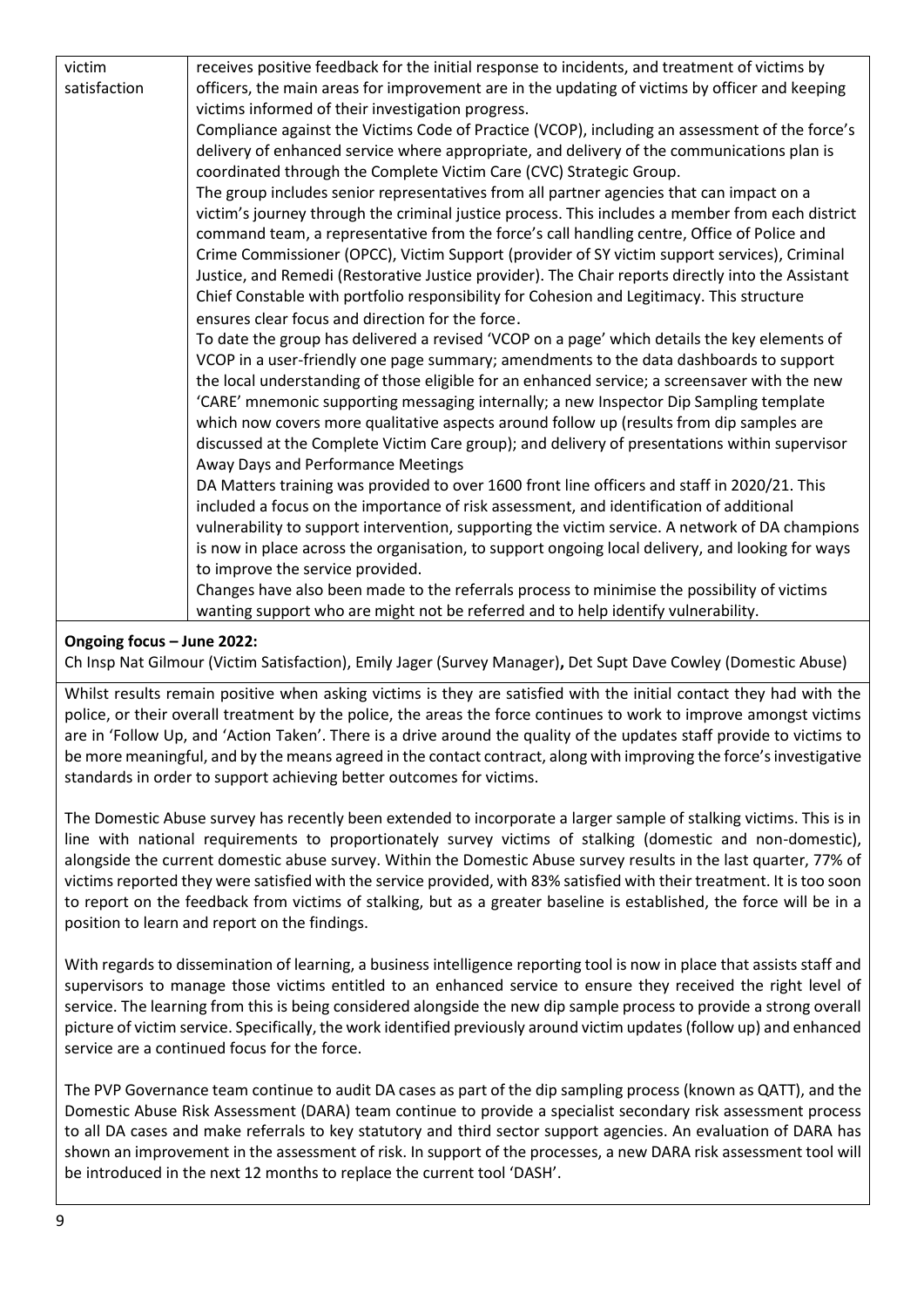The force continues to work closely with CPS to improve our conviction rate and reduce unnecessary delays in the system. The force is to reintroduce a Domestic Abuse scrutiny panel with the Crown Prosecution Service, with a view to improving victim engagement and victim experience of the Criminal Justice process. Sheffield will be introducing a Specialist DA court one day a week, as a pilot. It is expected that this court will be able to better manage DA cases at first hearing and increase guilty pleas.

The 'Good Sam' IT solution has been purchased by the Force Control Room, and work is ongoing to implement it into business practices. This product allows police officers and staff to conduct an early video conversation with victims in order to assess risk, and provide a better, bespoke level of service. This has been trialled successfully in Kent and West Yorkshire, and it is anticipated that improvements in victim satisfaction will be seen, combined with improvements in efficiency for the force.

| <b>Measure: Tackle Cyber Crime</b>                                                                                                                                                                    |                                                                                                                                                                                                                                                                                                                                                                                                                                                                                                                                                                                                                                                                                                                                                                                                                                                                                                                                                                                                                                                                                                                                                                                                                                                                                                                                                                                                                                                                                                                                                                                                                                                                                                                                                                                                                                                                                                                                                                                                                                                                                                                                                                                                                                                                                                                                                                                                                                                                                                                                                                                                                                                                               |  |
|-------------------------------------------------------------------------------------------------------------------------------------------------------------------------------------------------------|-------------------------------------------------------------------------------------------------------------------------------------------------------------------------------------------------------------------------------------------------------------------------------------------------------------------------------------------------------------------------------------------------------------------------------------------------------------------------------------------------------------------------------------------------------------------------------------------------------------------------------------------------------------------------------------------------------------------------------------------------------------------------------------------------------------------------------------------------------------------------------------------------------------------------------------------------------------------------------------------------------------------------------------------------------------------------------------------------------------------------------------------------------------------------------------------------------------------------------------------------------------------------------------------------------------------------------------------------------------------------------------------------------------------------------------------------------------------------------------------------------------------------------------------------------------------------------------------------------------------------------------------------------------------------------------------------------------------------------------------------------------------------------------------------------------------------------------------------------------------------------------------------------------------------------------------------------------------------------------------------------------------------------------------------------------------------------------------------------------------------------------------------------------------------------------------------------------------------------------------------------------------------------------------------------------------------------------------------------------------------------------------------------------------------------------------------------------------------------------------------------------------------------------------------------------------------------------------------------------------------------------------------------------------------------|--|
| Public confidence in the law enforcement response to cybercrime (Cyber Aware Tracker)<br>$\bullet$<br>Proportion of businesses experiencing a cyber breach or attack (Cyber Security Breaches Survey) |                                                                                                                                                                                                                                                                                                                                                                                                                                                                                                                                                                                                                                                                                                                                                                                                                                                                                                                                                                                                                                                                                                                                                                                                                                                                                                                                                                                                                                                                                                                                                                                                                                                                                                                                                                                                                                                                                                                                                                                                                                                                                                                                                                                                                                                                                                                                                                                                                                                                                                                                                                                                                                                                               |  |
| Recorded                                                                                                                                                                                              | The datasets are not currently available at a local level. On a quarterly basis, the force provides<br>data returns to the region which feeds a national performance report to the NPCC Cybercrime<br>Programme Board.<br>Recorded cybercrime offences have continued to increase in recent years, with over 7000<br>offences recorded in 2020/21. The largest cybercrime categories are harassment and malicious                                                                                                                                                                                                                                                                                                                                                                                                                                                                                                                                                                                                                                                                                                                                                                                                                                                                                                                                                                                                                                                                                                                                                                                                                                                                                                                                                                                                                                                                                                                                                                                                                                                                                                                                                                                                                                                                                                                                                                                                                                                                                                                                                                                                                                                             |  |
|                                                                                                                                                                                                       | communications (including domestic abuse), fraud and computer misuse, indecent images of<br>children, and sexual communications with children, thus tackling this criminality is widespread<br>across a number of operational areas.                                                                                                                                                                                                                                                                                                                                                                                                                                                                                                                                                                                                                                                                                                                                                                                                                                                                                                                                                                                                                                                                                                                                                                                                                                                                                                                                                                                                                                                                                                                                                                                                                                                                                                                                                                                                                                                                                                                                                                                                                                                                                                                                                                                                                                                                                                                                                                                                                                          |  |
| Force response<br>to reducing<br>cyber crime                                                                                                                                                          | There is an increasing digital footprint within criminality and the force has taken steps to<br>support officers in undertaking cyber-dependent or cyber-enabled investigations. Despite this,<br>keeping pace with the rate of technological advancement adopted by offenders is a challenge.<br>Cybercrime is a cross cutting theme within the force Control Strategy, and the approach to<br>cybercrime mirrors the four strands of the Serious and Organised Crime Strategy - Pursue,<br>Protect, Prevent and Prepare. SYP has a dedicated Cyber Protect Officer who is responsible for<br>supporting the delivery of the Protect strand in relation to cybercrime. This officer works<br>extensively with local businesses and public groups to support prevention messaging, and<br>circulating emerging issues across media platforms. Key to this work is the early intervention in<br>place to deliver 'cyber choices' input for children considered to be at risk of cyber offending.<br>The force has invested in a Digital Forensics Unit, digital evidence kiosks (available to officers<br>across the organisation) and a Digital Intelligence and Investigations Unit (specialises in the<br>investigation of complex cyber-dependent offences). The Digital Intelligence and Investigations<br>Unit also works to support the wider Yorkshire and Humber Regional Cyber Crime Unit (RCCU),<br>the National Crime Agency, and other force Cyber Crime Units as required.<br>Digital Media Investigators across the force work to support local officer knowledge and<br>capability. Street Skills training, reaching all frontline response and NPT officers, includes cyber-<br>crime input. The force has an internal intranet page dedicated to cybercrime to provide an<br>information support for all officers. This includes the force's Little Book of Cyber Scams, and<br>links to the Met Police mini videos on various cyber scam topics.<br>ISO 17025 is the international standard applicable for all laboratories performing calibrations<br>and/or tests. The United Kingdom Accreditation Service (UKAS) is the national body with<br>responsibility for assessing organisations that provide these services. In 2019, SYP gained<br>accreditation in the physical capture and preservation of data from computer related devices<br>and in Autumn 2020 completed an extension to scope the capture and processing of data from<br>mobile devices. The force recognises the need to continually improve the resources and<br>training to respond to and prevent cybercrime and is committed to continued investment in<br>digitally capability. |  |
| Ongoing focus - June 2022:                                                                                                                                                                            |                                                                                                                                                                                                                                                                                                                                                                                                                                                                                                                                                                                                                                                                                                                                                                                                                                                                                                                                                                                                                                                                                                                                                                                                                                                                                                                                                                                                                                                                                                                                                                                                                                                                                                                                                                                                                                                                                                                                                                                                                                                                                                                                                                                                                                                                                                                                                                                                                                                                                                                                                                                                                                                                               |  |